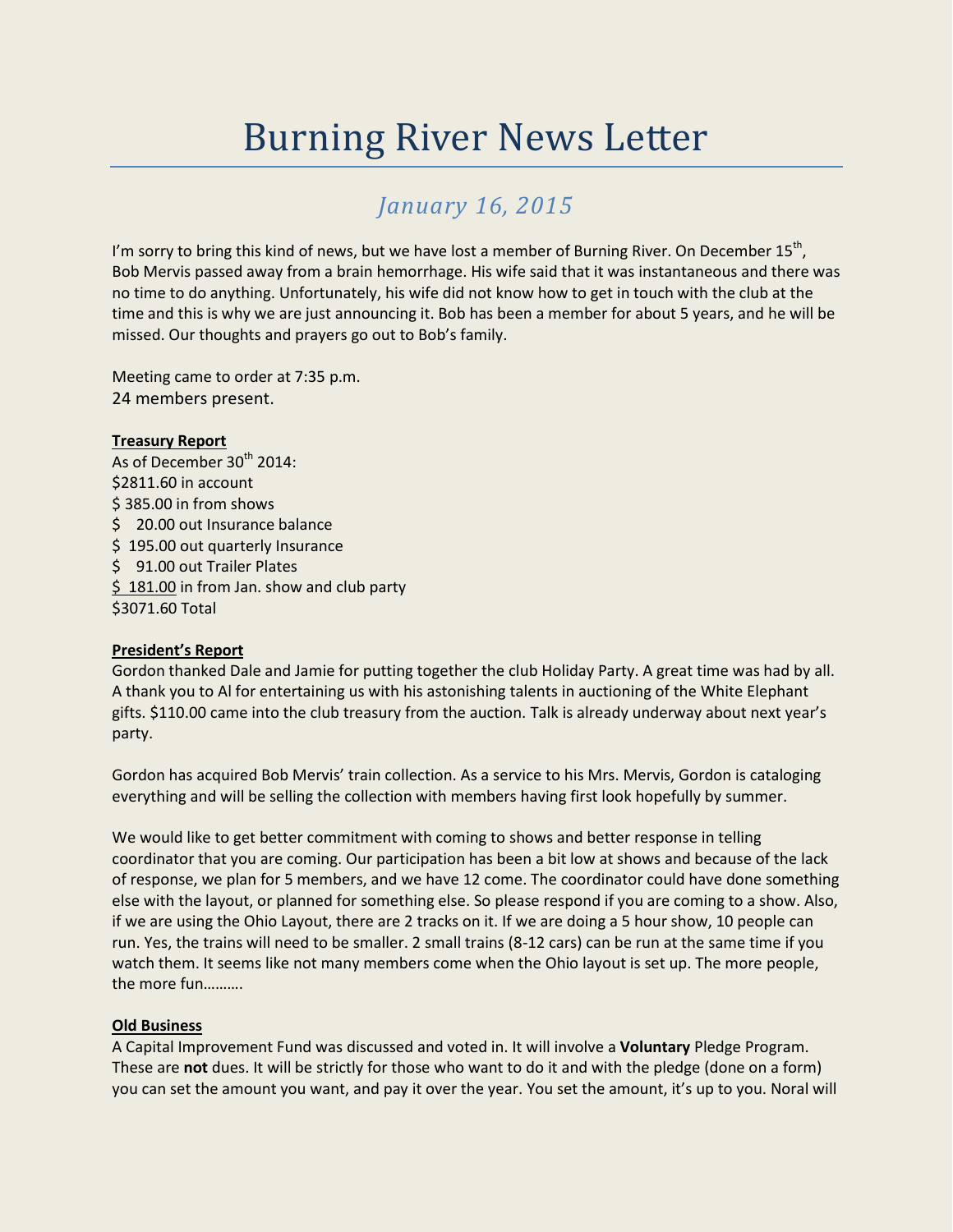have the forms or you can contact Jamie and he will send you one digitally. Noral's only request is that all payments be made by check to allow for simpler record keeping.

And speaking of Pledges, we are very happy to say that our very first pledge was made by Mr. Sandy Jacobs. Mr. Jacobs said, "I was told we needed a new trailer, so the thing to do is get one. And we can talk forever, but if you bring forth the dollars, the trailer can come. So, I did what I could. Fortunately I've been around long enough that I can do that and Nancy certainly supported me. You guys have been wonderful and you've given me smiles for so many years. Most of you have not been around that long, but I can't thank you guys enough and that is just a little bit of response for the joy that you have given me all these years. Thank you". Well Sandy, we want to thank you very much for your donation of \$4000.00. It will be put to good use in making a new trailer come to reality. By the way, with Sandy's contribution, our treasury now has \$7071.60 in it.

A concern about the use of the club sale table was brought up and a discussion was held. The concerns were the fact that the allotted space at a show is not for commercialism, rather for members, whatever the number, to share the table and be able to sell a few things. Members that wish to sell their collection are recommended to purchase a table for the promoter of the show as any other vender would. From this point on, it will be the decision of the show coordinator to determine if a sale table will be set up or if that space will be used strictly for our display.

#### **New Business**

I guess we're getting a trailer. The trailer committee has been researching them and found that Georgia is the trailer capital of the world……. or something like that. Our current trailer is a Hallmark; made in….you guessed it…..Georgia.

The proposed trailer is an 8  $\frac{1}{2}$  by 24', 2 axle trailer. 2 axles will better balance and support the weight. They are looking at a fold down rear door which will make a ramp, and Gordon and Mike Farrow have been doing some sketches to come up with cart racks to be able to load and store the modules on, **and** to be able to just roll the cart rack out of the trailer and into the show to unload modules instead of hauling them in one at a time. If there are any concerns or comments about the trailer or the plan, contact the trailer committee soon, otherwise, they are going to plan it out and order it and have within the next 90 days. They are, Gordon, Noral, Jerry, Charlie, Ed Mollar, Mike Farrow

### **Up Coming Events**

**Feb. 1**, Medina Show at the fairgrounds. Joe Saunders coordinating. Setup 7:30 a.m. Run 10-4. Ntrak Layout

**Feb. 7-8**, Worlds Greatest Hobby Expo. At the State of Ohio Fairgrounds in Columbus. Jamie is coordinating. Setup Saturday morning 8 a.m. Run 10-5 or 4 p.m. Ohio Layout

**March 7**, Marymount Place Nursing Home in Garfield. Al Fenton is coordinating. Setup 9 a.m. Run 10-2. Ohio Layout

**March 13-15**, Railfest at Lakeland Community College. Noral is coordinating. Setup Friday ? Run 10-4. Ntrak Layout

**March 22**, Dalton Show at the Buckeye Sports Center. Charlie Colitre is coordinating. Setup 8 a.m. Run 10-4. Ntrak layout

Meeting adjourned 8:50 p.m.